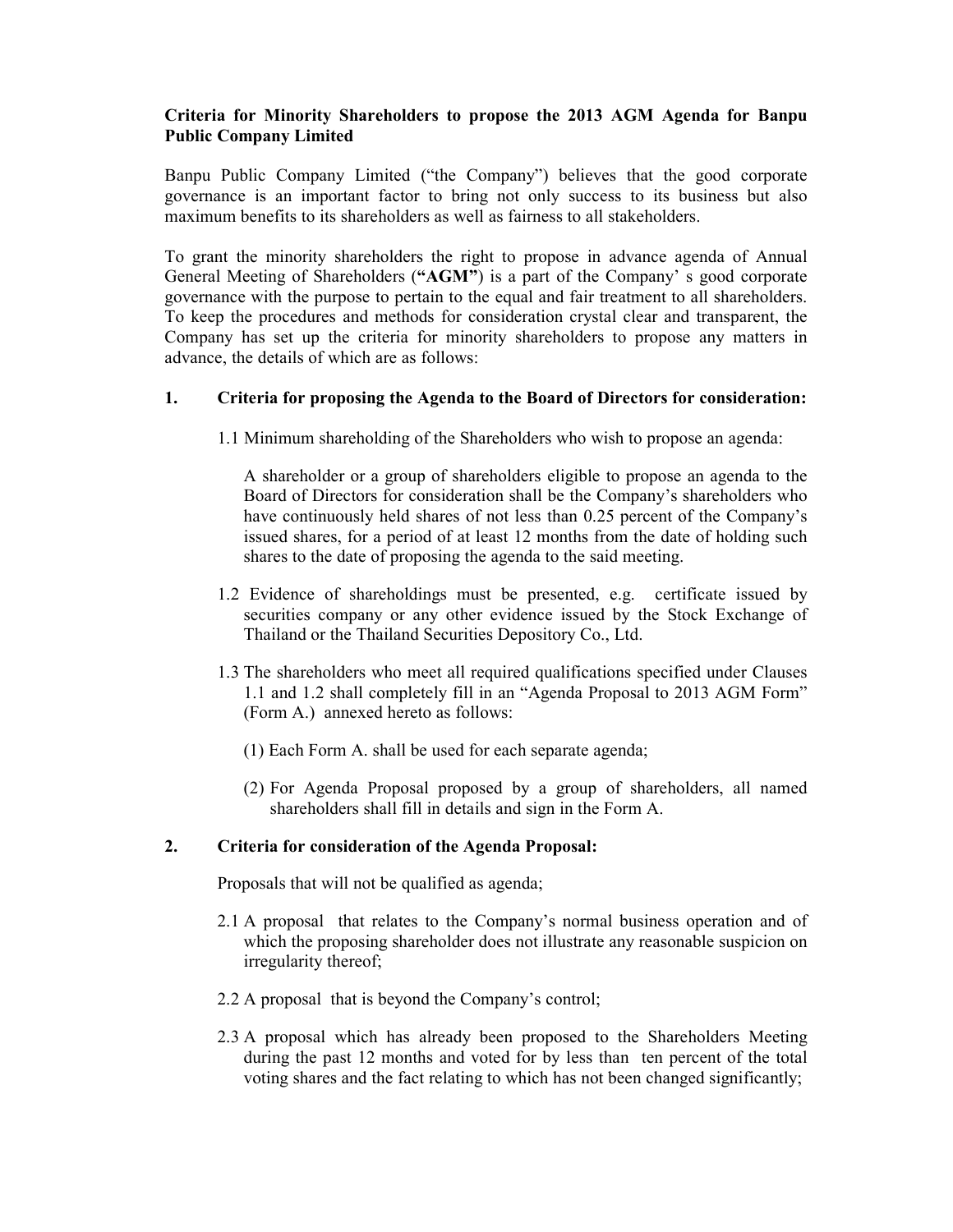2.4 A proposal that is not beneficial to the Company's business operation, or that the Board of Directors, with reason explainable to the shareholders, considers unnecessary to be placed as an agenda ;

## **3. Period and channels available for receiving the Agenda Proposal:**

- 3.1 The Company will inform shareholders on its website at **http://www.banpu.com** to propose agenda for a period of three months in advance, during October 2012 to December 2012. Then the proposed agenda will be presented to the Board of Directors for consideration in February 2013.
- 3.2 The shareholders may informally submit a Form A. together with the required documents and evidences by facsimile at 02 207 0698 or via email address of the Board Secretary at **bod\_sec@banpu.co.th** before posting the original by a registered mail to the Company Secretary Division, Banpu Public Company Limited, 26-28<sup>th</sup> Floor, Thanapoom Tower, 1550 New Petchburi Road, Makkasan, Ratchathewi, Bangkok 10400. In this regard, the Company Secretary Division will initially review the proposal of the shareholders before proposing it to the Board of Directors, provided that
	- 3.2.1 In case the information provided by the shareholder is incomplete or incorrect, the Company will notify the shareholders within February 2013. If the shareholders fail to correct and submit the original to the Company within February 2013, the Company will notify the shareholders of exclusion of the proposal. (In case the specified date falls on a holiday, the following business day will apply.)
	- 3.2.2 The following documents and evidences shall be required and submitted to the Company together with the Form A.:
		- (a) Evidence of shareholding, i.e. a certificate issued by securities company or any other evidence issued by the Stock Exchange of Thailand or the Thailand Securities Depository Co., Ltd.;
		- (b) Evidence of the shareholders' identity;

- For individual shareholders:

- A certified true and correct photocopy of valid identification card, governmental officer identification card, driver licence, passport, or alien identification card, of the shareholders.
- For juristic shareholders:
	- A photocopy of the juristic entity's Affidavit which was issued not later than three months and certified true and correct by authorized person(s) of that juristic entity;